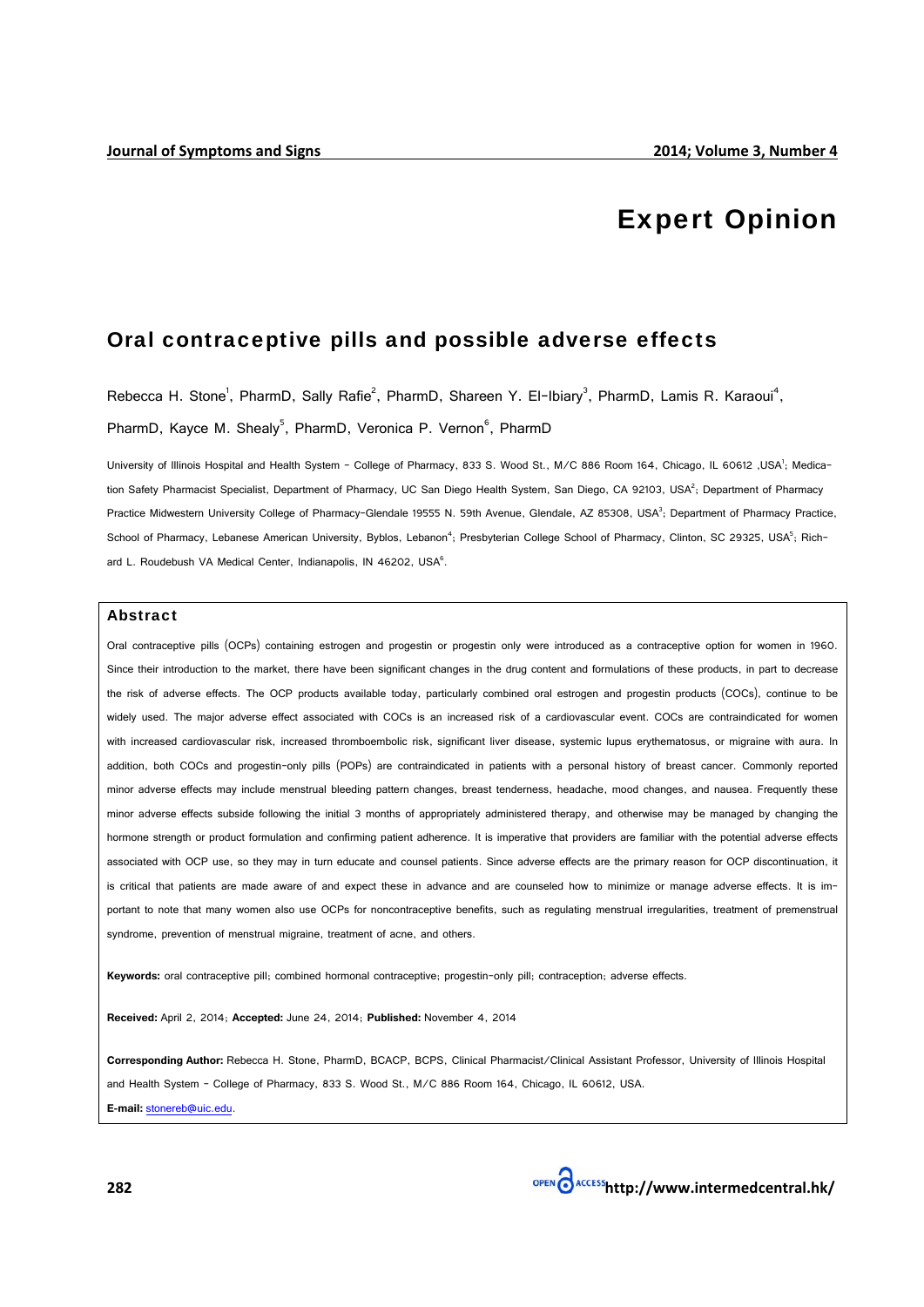### Introduction

Oral contraceptive pills (OCPs) were first introduced in 1960. Since then, the estrogen content in OCPs has been drastically reduced and new progestins have been developed. Currently there are a few progestin-only pills (POPs) and many combined oral contraceptives (COCs) which contain both estrogen and progestin. Among the COCs, the majority are the traditional 28 day cycle, though some products have a reduced number of pill-free days, extended cycle, or continuous cycle (no pill-free days) formulation.

 Over 80% of women have used OCPs at some point during their reproductive years, although POPs are rarely used [1, 2]. Among women aged 15−44 years of age at risk of unintended pregnancy, nearly all (89%) are using a method of contraception [3]. The most commonly used reversible methods by women in the United States are OCPs (28% of all contraceptive users) and less effective male condoms (16%), whereas far fewer are using injectable medroxyprogesterone, patch/ring, or intrauterine device (IUD)/implant contraceptive methods (4%, 3%, and 6% respectively). With typical use, 9% of women using OCPs will become pregnant over one year of use [4].

 The most common reason women use OCPs is to prevent pregnancy; however, 58% also use OCPs for their noncontraceptive benefits, such as correcting menstrual irregularities, treatment of premenstrual syndrome, prevention of menstrual migraine, treatment of acne, and others [5, 6]. Additionally, 1.5 million women (14% of all OCP users) use OCPs exclusively for noncontraceptive indications [6]. It is important to consider this when educating women about the effects, both desired and adverse, that patients can expect with these medications.

 The safety of OCPs has been established over decades of use. While clinical breast and pelvic examinations are commonly accepted practices for provision of hormonal contraception, these health screenings are unnecessary requirements and may reinforce the incorrect perception that these contraceptive methods are dangerous [7, 8]. OCPs, among selected other methods, can be safely provided following assessment of the patient's self-reported medical history and blood pressure.

 Women can accurately screen themselves to determine candidacy for OCP use using a medical history checklist [9, 10]. In fact, the prevalence of contraindications is very low and women are more likely to identify contraindications than providers [9, 11]. OCPs are available over-the-counter without restriction in many countries [4]. For these reasons, there are efforts underway to expand access to these vital preventative medications in the United States. OCPs are being made available after pharmacist consultation in selected states [12, 13]. To remove even more barriers to access, there are recommendations to make OCPs available over-thecounter without restrictions [4, 14−16].

 It is imperative that providers are familiar with the potential adverse effects associated with oral contraceptive pill use, so they may in turn educate and counsel patients. Since adverse effects are the primary reason for OCP discontinuation, it is critical that patients are made aware of and expect these in advance and know when they should tolerate nuisance adverse effects versus seek medical attention for serious adverse effects [1, 17]. Patients should be advised of which adverse effects warrant action versus inaction. In order for patients to understand the consequences, providers may need to frame the risks and incidence of adverse effects in various ways. For example, expressing the absolute risk may be more appropriate than expressing the relative risk for an outcome with low incidence.

 Oral emergency contraceptive pills will not be reviewed in this paper. Their safety and adverse effects have been described in detail elsewhere [18].

## Combined Oral Contraceptives

### Bleeding Pattern

Most women using COCs will report beneficial effects related to menses such as less menstrual bleeding, cycle regulation, and less painful periods due to the hormone use. For some women, however, they may experience irregular bleeding known as breakthrough bleeding. Breakthrough bleeding or spotting is when a woman has vaginal bleeding that is not at the time of her expected menses. Breakthrough bleeding usually requires a form of feminine napkin or tampon to absorb the amount of blood while spotting is a smaller amount of blood that may or may not require feminine products.

**OPEN** CACCESS http://www.intermedcentral.hk/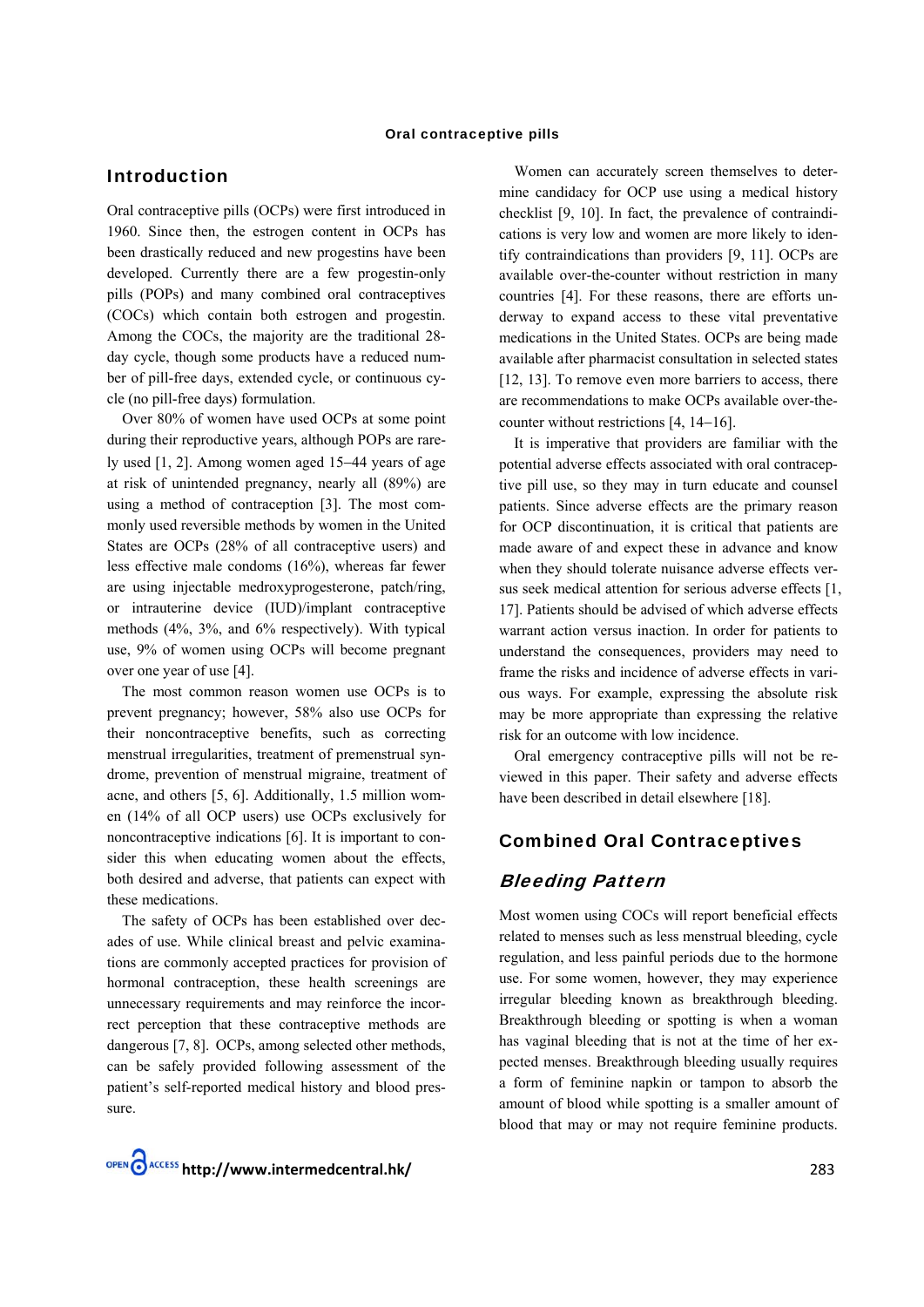Women may find this side effect quite burdensome. One study reported that about 30% of women stopped their COCs due to breakthrough bleeding [19].

 Breakthrough bleeding is directly related to the hormonal components in COCs; it may be due to deficiencies in either the estrogen content, progestin content, or both, depending on when bleeding occurs in the cycle. Estrogen and progestin work together to build the endometrium lining of the uterus. The estrogen is generally responsible for the proliferation of the endometrium while the progestin maintains it. If there is not enough estrogen, the endometrium may be frail and will easily shed. If there is not enough progestin to hold the lining to the uterine wall, the endometrium may also become weak and shed, resulting in breakthrough bleeding. Early breakthrough bleeding in the cycle suggests a need for more endometrial proliferation and is likely related to estrogen deficiency. Breakthrough bleeding late in the cycle may indicate a need for more endometrial support and is likely due to progestin deficiency. Excess estrogen may also prevent withdrawal bleeding from occurring when a woman is taking her placebo pills. Breakthrough bleeding most often improves within 3 months of use and women should be encouraged to continue the product; an alternative product should be considered if breakthrough bleeding continues after 3 months of use [20].

 If a woman experiences breakthrough bleeding, it is important to rule out other possible causes (e.g. infection, pregnancy, cancer) before considering it an adverse effect of COCs [19]. Poor COC adherence results in decreased hormone levels which may not be sufficient to maintain the endometrial lining, and thus, may result in breakthrough bleeding. In fact, non-adherence to a prescribed COC regimen has been cited as one of the most common causes of breakthrough bleeding [21]. One study found that missing two consecutive tablets in a cycle resulted in breakthrough bleeding in 10 out 12 cycles [22]. Another study conducted in over 900 women determined that women who reported breakthrough bleeding or spotting were 1.6 to 1.7 times more likely to have missed two or more tablets in their cycles than those who did not [23]. Given that non-adherence is one of the most common reasons for breakthrough bleeding and subsequently a reason for discontinuation, educating patients regarding the potential side effects related to missed doses is crucial. In addition, women

who are educated about the possibility of breakthrough bleeding may be more likely to tolerate it in the shortterm, and thus, theoretically may continue the COC longer term when eventually breakthrough bleeding ceases [21, 24]. Likewise possible drug interactions, smoking tobacco, or gastrointestinal illnesses may decrease systemic levels of COCs resulting in breakthrough bleeding [21]. Counseling patients on these possible causes of breakthrough bleeding may increase adherence and maintain method effectiveness.

### Breast Changes

Mastalgia is a common side effect reported with COC use [25]. Estrogen may cause hypertrophy of the adipose tissue within the breast causing the breast size to increase and may stimulate terminal ductal lobular tuft growth, more so in women who have not given birth [20]. It has been noted that over time, mastalgia improves with continued COC use. Some data suggest that combined oral contraceptives decrease breast tenderness after 18 months of use [26]. Lower hormone doses may also help alleviate these side effects [20]. Other beneficial effects on breast tissue include decreasing fibrocystic changes. Some studies suggest women using COCs have lower risks of benign breast conditions such as cysts, fibrocystic changes or fibroadenoma, particularly if started before their first full-term pregnancy [20, 27].

 Some controversy exists regarding COCs use and an association with developing breast cancer. The overall lifetime risk of breast cancer reported in women is 12−13% [28]. Most data indicates that the risk of breast cancer does not increase with the use of COCs. One meta-analysis reviewed over 54 studies looking at 150,000 women and concluded that women currently taking COCs and women within 10 years of discontinuation of COCs had a small increase in the relative risk of having breast cancer diagnosed within 10 years of use. The relative risk rates of developing breast cancer decreased at 1 to 4 years after discontinuing oral contraceptives, and decreased again at 5 to 9 years after discontinuation, with no differences reported between COC users and non-users after 10 years of use. This analysis was criticized, however, due to the older age of women studied, suggesting age was the risk factor for diagnosis of breast cancer and not the effect of contra-

284 **http://www.intermedcentral.hk/**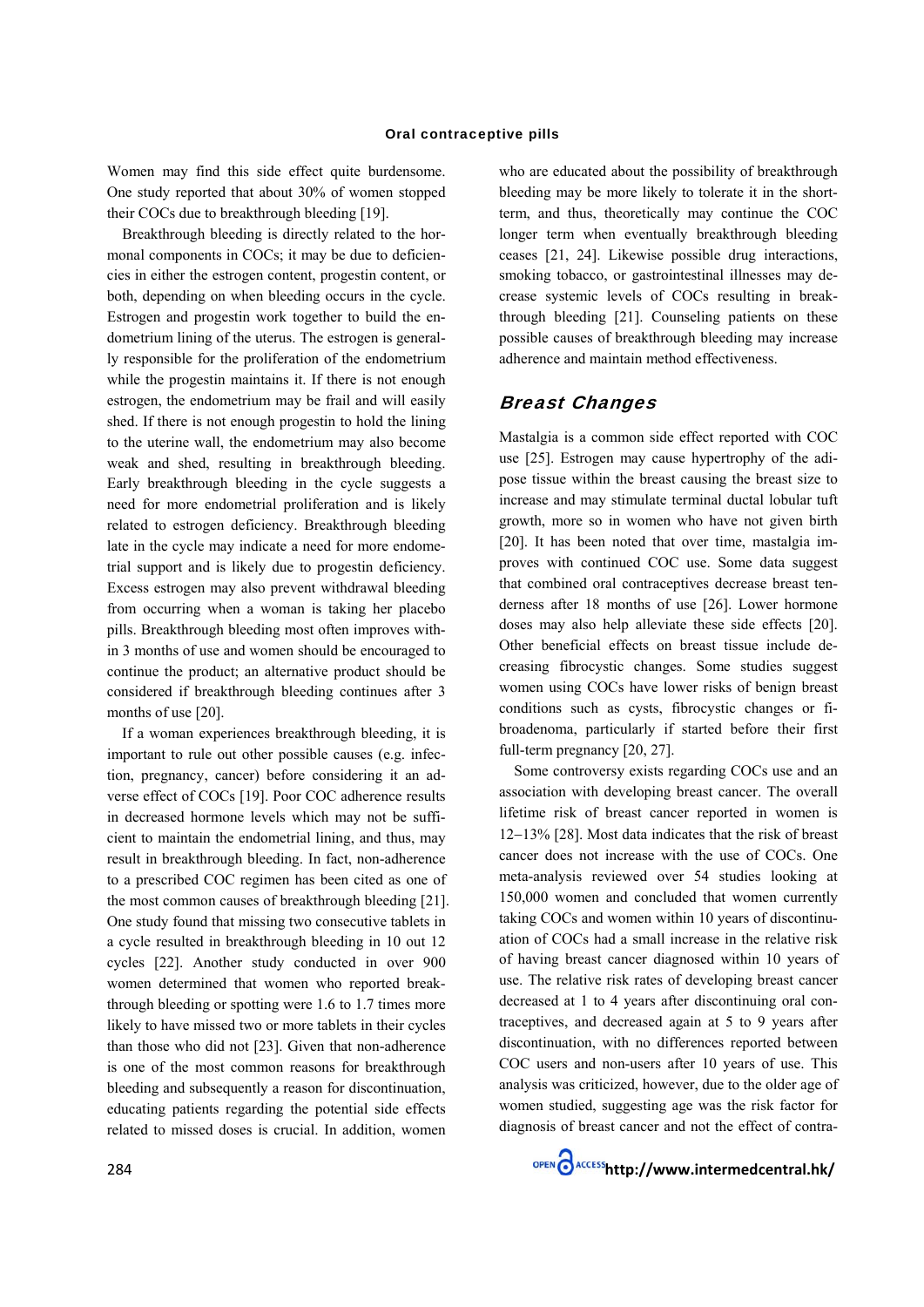ceptives [13, 29].Several other studies found no differences in relative risk for developing breast cancer with COC use including for those women who were BRCA1 or BRCA2 positive [30−33]. Another study's subgroup analysis, however, showed a small increase for breast cancer rates in women who used oral contraceptives prior to a full term pregnancy [34]. While the data is controversial, current practice and the U.S Medical Eligibility for Contraceptive Use (USMEC) indicate that oral contraceptives do not increase the risk for breast cancer and the use of COCs should not be limited unless the patient has a personal history of breast cancer [35].

## **Cancer**

The use of COCs are associated with lower incidences of certain cancers, including endometrial, ovarian, and colorectal cancers [36]. COCs may reduce the risk of endometrial and ovarian cancers up to 50% and the protection seems to persist even after COC discontinuation [37]. Recent COC users may have an increased risk of breast cancer, but the risk appears to wane after 10 years from discontinuing therapy (see above section Breast Changes). However, long-term use of COCs is associated with an increased risk of cervical cancer, especially in women who are carriers of human papilloma virus (HPV) [36, 37]. This association is not definitive, as many other factors likely contribute to the development of cancer, including the lack of use of barrier methods and number of sexual partners [38]. As noted previously, the USMEC indicates that OCPs are not appropriate for women with a personal history of breast cancer, but are acceptable for those with a personal history of endometrial, ovarian, or cervical cancers.

### Weight

Weight gain is a common concern with women who use COCs; however, it does not occur in the majority of women. A 2004 systematic review and a 2014 Cochrane review did not identify a substantial effect on weight with use of oral contraceptives. Both reviews found that discontinuation rates due to weight change did not differ between groups [39, 40]. These studies determined that current evidence is insufficient to de-



finitively refute a causal association between combination contraceptives and weight gain, and most comparisons in the included trials showed no substantial difference in weight [40]. For example, one study evaluating 2,863 women between 2000 and 2004 found no differences between contraceptive products in terms of weight gain, including differences between estrogen dose, sequence of administration (monophasic vs. triphasic), cycle length (extended cycle vs. standard regimens), and progestin type (second vs. third generation) [41, 42].Another trial looked at the daily weights of 128 women using a low-dose COC. Defining weight gain as more than 2 pounds from baseline weight, 52% reported no weight gain and 33% had a weight gain or loss of 5 pounds or less [43].

 However, from a pharmacological perspective excess estrogen is thought to lead to water retention and bloating which could result in a cyclic weight gain. In addition, estrogen may cause hypertrophy of adipose tissue so women may notice an increase in breast or hip size [20]. If a woman is concerned with this issue, a lowdose estrogen and low-dose progestin combination product is probably the best choice. One progestin, drospirenone, has anti-mineralocorticoid properties that block the mineralocorticoid effect of estrogen, which results in less water retention and weight gain. Drospirenone also has anti-androgenic properties. In women experiencing or concerned about weight gain or water retention, a product containing drospirenone may be a good option.

### Headache

COCs have been shown to affect the neurologic system [36]. While headache can be a nonspecific symptom, it is one of the more commonly reported reasons for discontinuation of COCs [44]. Data regarding the incidence of headache that is attributable to COC use is conflicting. Placebo-controlled trials reported a higher incidence and worsening of headaches in high estrogen (>50 mg/pill) treatment groups, compared to trials with lower estrogen doses where there was no difference between groups [44]. The prevalence of headaches in COC users appears to increase with age, which is expected since the prevalence of headaches in the general population also increases with age. However, the occurrence of headaches in COC users tends to wane with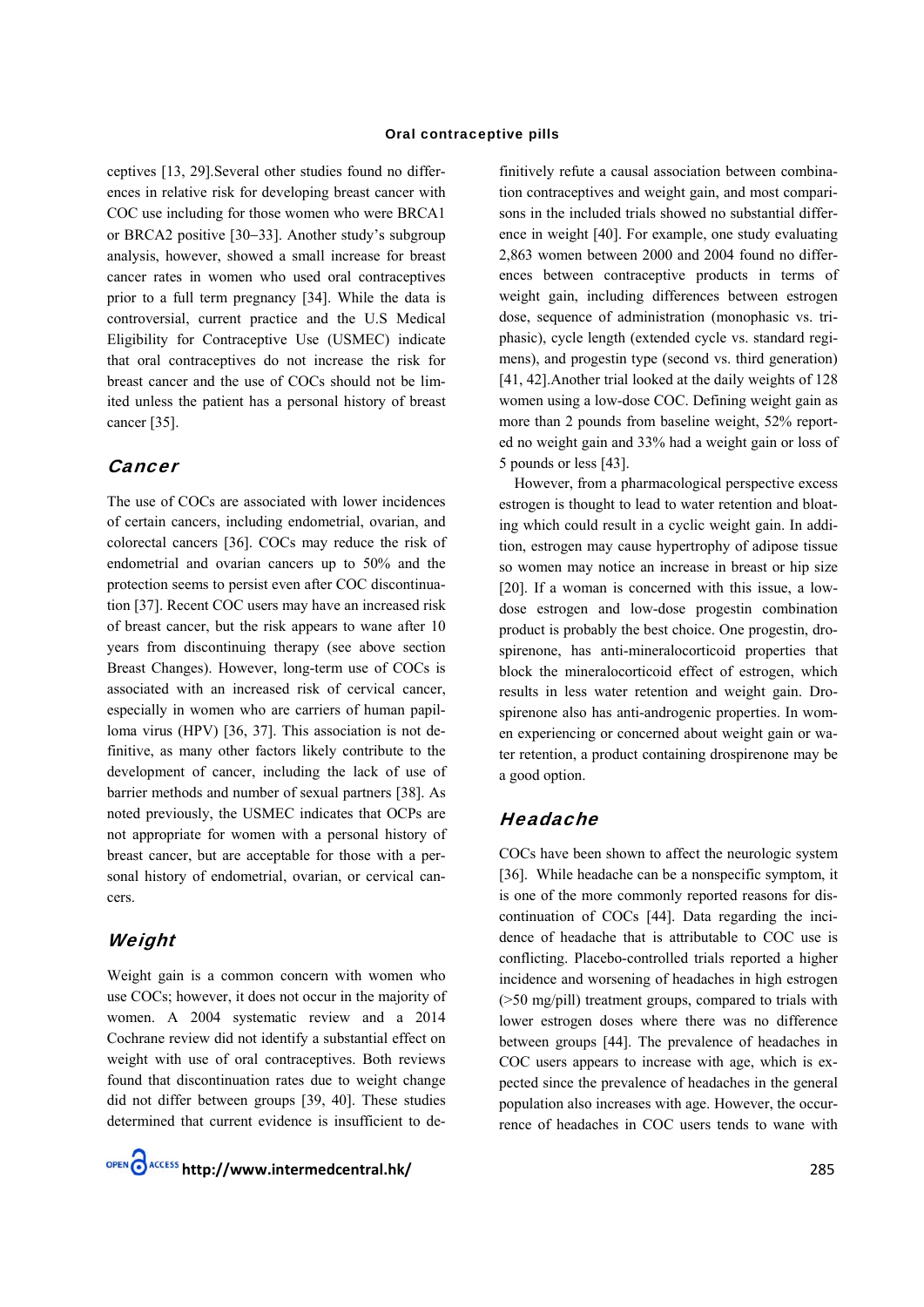continued use, with each subsequent cycle having a lower risk of experiencing headache. There appears to be no difference in headache frequency between doses and types of progesterone included in COCs [44]. In fact, more headaches tend to occur at the conclusion of the active pills, concluding that the effect is more likely due to estrogen withdrawal. Eliminating the withdrawal of estrogen by using extended-cycle or continuous COCs has also been shown to improve headache duration, severity, and frequently, compared with the standard regimen which contains placebo tablets [45].

 Women who suffer from headaches or migraines prior to initiation of COC are more likely to experience worsening of their headaches when using COC [44, 46]. Migraines with aura and use of COC are independent risk factors for cerebrovascular accidents. Because of this, avoidance of combined COC in migraine sufferers is advised, particularly in those greater than 35 years of age, and is contraindicated in patients with aura according to the USMEC [46, 47]. However, it is important to note the use of COCs have been shown to reduce the frequency and severity of menstruation-related migraines and may even be used as treatment [46].

#### Mood

COC use is associated with mood changes, although data is inconsistent [48-50]. Some studies have shown an increased rate of depression in COC users, compared to other studies that reported decreased rate or no difference in depression among COC users compared to non-users [48]. Particular characteristics of COCs themselves may also play a role in mood disturbances [48]. Monophasic formulations seem to have less mood variability compared to multi-phasic formulations, as do formulations with higher progesterone to estrogen ratios.

 Individual patient characteristics may predispose patients to negative mood changes when using COCs, too. For instance, women who have a history of depression prior to COC use are more likely to suffer from depression or depressive symptoms during use [48]. However, age does not appear to be a predictor of mood change, and the USMEC indicates that a history of depression or depressive disorders should not inhibit COC use [35, 48, 49].

 COCs are frequently used to improve premenstrual dysphoric disorder (PMDD), a condition that includes depressed mood and affective instability [36, 50]. One study reported a 49% reduction in symptoms using a drospirenone-containing COC. Only one COC is currently indicated for the treatment of PMDD. However, COC formulations with lower progesterone doses, especially at the end of the cycle, may be beneficial as well [36].

### **Nausea**

The incidence rate of nausea with COC use ranges from approximately 3% to 6 % of users [41]. Studies have demonstrated that there is no significant difference in nausea incidence between types of COCs, including variations in estrogen content and progestin type [41, 51]. Commonly the initial side effects of bloating and nausea will subside after several months of use as the body acclimates to the contraceptive hormones [20]. Women should be encouraged to continue the method for 3 months before changing agents; however, if nausea persists consider decreasing the estrogen dose and counseling the woman to take her pill before bed in order to sleep through high serum hormone levels.

# Dermatologic

A Cochrane review found that COCs improve acne and are an effective treatment option for many patients [52]. In one study, 70% of patients with acne at baseline reported resolution of symptoms after 6 months of COC use. However, if acne does not improve within 6 months, typically it will not improve with further use [53]. Currently 3 OCPs have U.S. Food and Drug Administration approved indications for the treatment of acne; however other COCs are also likely to be effective. Studies have not clearly demonstrated how the different progestin types in COCs alter the efficacy of acne treatment [52], but typically agents with third or fourth generation progestins are preferred because they are less androgenic. Complaints relating to androgenic side effects such as worsening or new onset acne, oily skin, or hirsutism are commonly noted in progestin only injections, implants or IUDs, however they are rarely reported in clinical trials with the low dose COCs used in practice today.

286 **http://www.intermedcentral.hk/**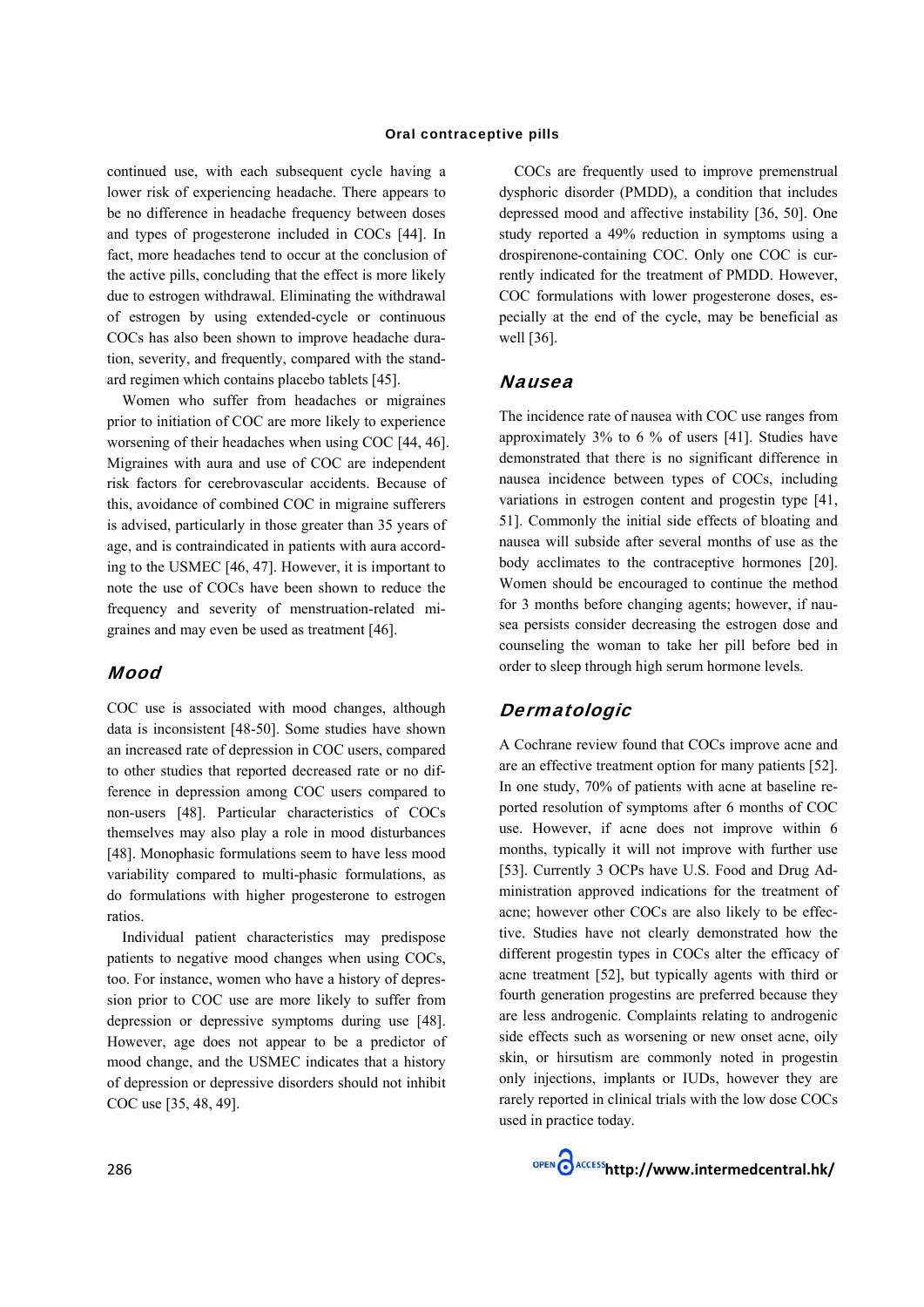Other dermatologic effects associated with COC use may include relatively rare conditions such as chloasma or melasma. Melasma is a hyperpigmentation of the skin, associated with 10−20% of COC users [54]. Studies have been conflicting as to which component of COCs cause melasma, but both progesterone and estrogen stimulate the synthesis of melanin in melanocytes [36, 55]. Sun exposure also increases the incidence of hyperpigmentation.

#### Cardiovascular

The risk of cardiovascular adverse effects related to COC use, including hypertension, myocardial infarction (MI), stroke, and venous thromboembolism (VTE), may elicit controversy and concern for both patients and providers. The estrogen component in COCs has been linked to adverse cardiovascular events in users, despite newer agents containing much lower doses of estrogen [56]. The USMEC recommends avoiding the use of COCs in patients with a systolic blood pressure  $\geq$ 160 mm Hg, diastolic blood pressure  $> 100$  mg Hg, history of stroke or vascular disease, or a history of a deep venous thromboembolism (DVT) or pulmonary embolism (PE) with a high risk of recurrence. Caution is also recommended with women who have a systolic blood pressure of 140−150 mm Hg, diastolic blood pressure of 90−99 mm Hg, or low risk of recurrent DVT, as women with hypertension who use COCs have a higher risk of stroke, acute myocardial infarction, and peripheral arterial disease when compared to nonusers [35].

 Initial studies evaluating the use of COCs and blood pressure utilized preparations which contained 50 µg or more of estrogen. The link between a blood pressure increase and COC use was thought to be due to the high dose of estrogen, but more recent studies utilizing the contemporary, lower-dose COCs have also found a conservative increase in blood pressure. The ENIGMA Study, which examined young women with a mean age of 20 years in the United Kingdom, reported a small, but statistically significant difference in systolic blood pressure between women who used COCs and those who did not  $(112+12 \text{ vs. } 110+11 \text{ mm Hg}; P = 0.04)$ . Investigators also discovered aortic stiffness, measured by aortic pulse wave velocity, was also higher in the COC user group [57]. Another recent cross-sectional

**OPEN** CACCESS http://www.intermedcentral.hk/

study found that blood pressure was higher in Korean women who used COCs with an estrogen content of 20−40 µg for more than 24 months compared to those who never used COCs (OR 1.96; 95% CI 1.03–3.73) [58].

 The risk of stroke exponentially increases with age in women who use contraception. The incidence of stroke is 3.4 cases per 100,000 women aged 15 to 19 years and 64.4 cases per 100,000 women aged 45 to 49 years [59, 60].The risk of stroke was found to increase by an estimated 2.75-fold (95% CI, 2.24–3.38) in women who used any COC in a meta-analysis of 16 casecontrol and cohort studies [61]. The American Heart Association and American Stroke Association recommend measuring blood pressure prior to initiating hormonal contraception and state that COCs may be detrimental and should be used with caution or avoided in women who have additional risk factors for stroke, such as cigarette smoking, migraine headaches, and previous cardiovascular events [62].

 A cohort study involving Danish women ages 15 to 49 years examined the potential effect of COCs on MI risk. Women who used COCs were found to have a higher risk of MI. The relative risk of MI was divided by estrogen dose; COCs which contained 20 µg of estrogen had a RR of 1.4 (95% CI, 1.07 to 1.81), 30-40 µg had a RR of 1.88 (95% CI, 1.66 to 2.13), and 50 µg had a RR of 3.73 (95% CI, 2.78 to 5). The study also revealed that progestin type may impact MI risk. Desogestrel and norethindrone had the highest risks (RR, 2.09; 95% CI, 1.54 to 2.85 and RR, 2.28, 95% CI, 1.34 to 3.87, respectfully)  $[60]$ .

 With regards to COCs and thromboembolic events, Lidegaard and colleagues analyzed 10.4 million woman years, with 3.4 million woman years including current use of COCs, in their study of Danish women ages 15- 49. During the cohort study, 4,213 venous thromboembolic events occurred (2,045 in women who used COCs). The absolute risk of VTE was estimated to be 3.01 per 10,000 woman years in non-users of COCs and 6.29 per 10,000 woman years in COC users. The authors also discovered the risk of VTE decreased with decreasing estrogen dose [60]. Additionally, the newer  $3<sup>rd</sup>$  and  $4<sup>th</sup>$  generation progestins have a slightly higher risk of thrombosis when compared to products with a  $2<sup>nd</sup>$  generation progestin. Although the risk of VTE is higher in users of COCs than non-users, when counsel-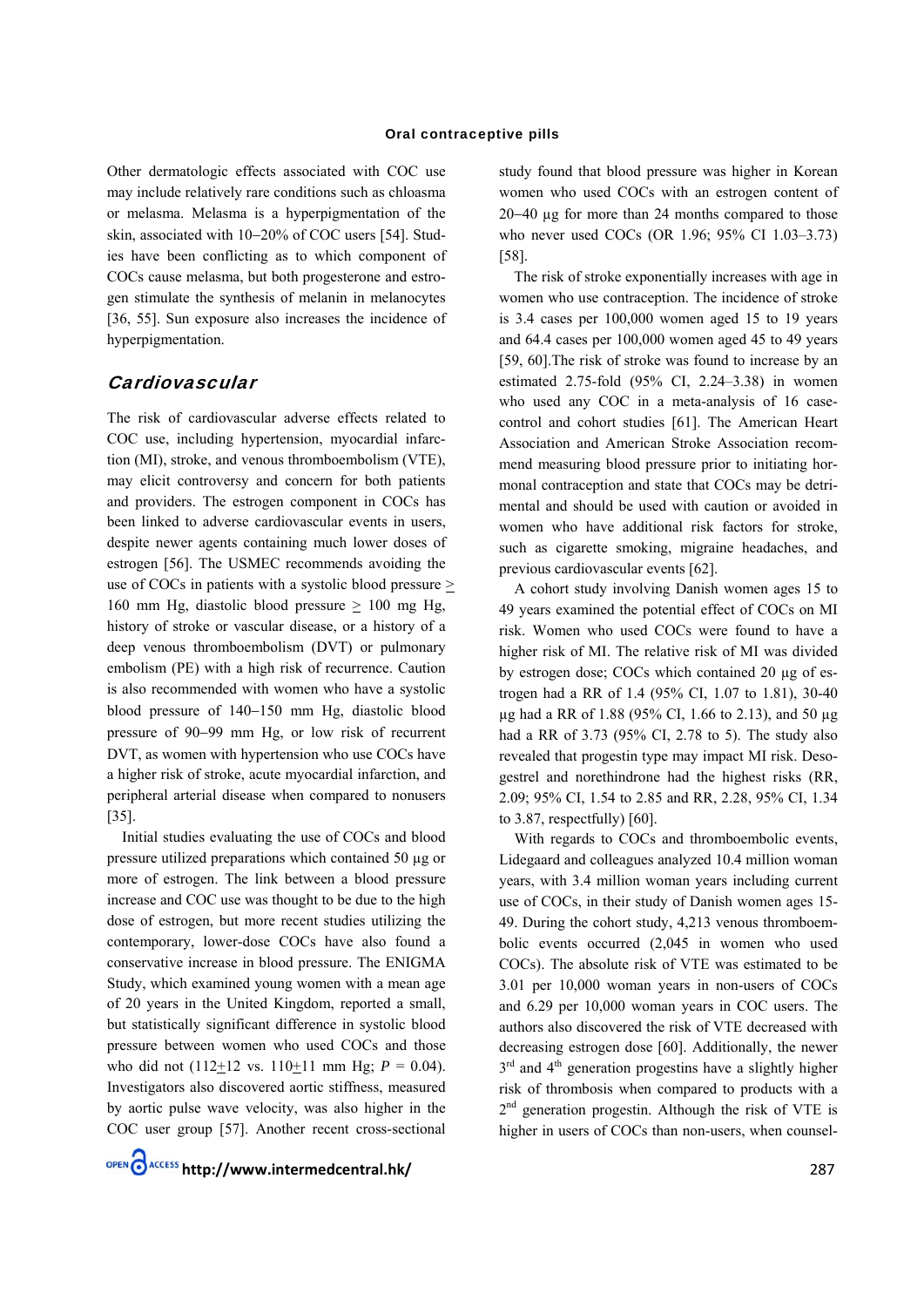ing patients it may be beneficial to discuss this risk in relation to the increased risk of VTE during pregnancy or the postpartum period. The incidence rate of VTE in pregnant and post-partum women is increased to 20 events per 10,000 woman years [63].

 Although the risk for cardiovascular related adverse effects is relatively small, women who have additional risk factors that may predispose them to cardiovascular events should be monitored regularly when taking COCs. COC use is not recommended for women with hypertension (SBP  $\geq$  140, DBP  $\geq$  90), history or increased risk of VTE, stroke, or multiple risk factors for arterial cardiovascular disease (older age, smoking, diabetes) [35].

### Lipid Metabolism

The effect of COCs on lipid values is related to the dose of estrogen and the androgenicity of the progestin. Generally speaking, the estrogen component causes an increase in serum triglycerides, total cholesterol, and HDL concentrations, and a decrease in LDL concentrations [64]. Progestins typically have a relatively neutral effect on lipids, however the more potent androgenic progestins may counteract the effects of estrogen. Ultimately the net effect of these hormones depends on the dose and androgenicity of the agents used. One study demonstrated that the unfavorable effect on lipid profile with COC users resolved upon discontinuation of OCs [65]. The USMEC indicates that hyperlipidemia is not a contraindication for COC use but if present while currently using COCs they should be continued with caution. Screening for lipid disorders is not required for women without suspected cardiovascular disease. However, since COCs are likely to increase triglycerides by approximately 30%, women with elevated triglyceride levels ( $> 350$  mg/dL) should not initiate or should use extreme caution when initiating COCs due to an increased risk of developing acute pancreatitis [20].

### **Hepatic**

Hepatic adenomas are rare but are associated with oral contraceptives, and are correlated with long duration of use and high dose COCs. Hepatic adenomas may cause significant morbidity, including rupture of the liver

capsule, extensive intraperitoneal hemorrhage, and even death. The USMEC indicates that COCs should not be withheld unless malignant tumors or hepatic adenomas are suspected; hepatic adenoma regression is expected following discontinuation [20]. Focal nodular hyperplasia, a non-malignant hepatic tumor, may develop without the use of COCs; however COCs may be a contributing risk factor for development of this hyperplasia. If a focal nodular hyperplasia develops, COCs may be continued with close monitoring to ensure the exogenous estrogen does not stimulate enlargement or growth [66]. Hepatocellular carcinoma does not appear to be dependent on low-dose COC use. A meta-analysis of 12 case-control studies found that evidence was inconclusive to establish a relationship between oral contraceptives and hepatocellular carcinoma [67].

## Pregnancy and Fertility

The typical use failure rate of COCs is about 9% [68]. If these products are used appropriately, the chance of pregnancy is low. Along with the concern of pregnancy, women are also concerned with fertility after COC use. One review evaluated several studies from 1960 to 2007 assessing the return to fertility rates with discontinuation of COCs and found there were temporary delays in conception after discontinuing COCs [69]. Return to fertility with conception within in 1 year was 72−94% in former COC users, which was similar to other methods of birth control such as condoms (91%) and natural family planning (92%). There is less data regarding the use of extended-cycle and continuous-use oral contraceptives but available data suggests the rates of fertility are similar to those using cyclic COC regimens [69].

## Progestin Only Pills

Progestin-only pills (POP), or minipills, contain no estrogen and low amounts of progestin compared to COCs, and are intended to be taken without interruption at the same time each day. POPs are safe and well tolerated, are appropriate immediately postpartum or for women who cannot or should not take estrogen in COCs [70] and may be preferred during breast feeding. POPs are more likely to cause abnormal menstrual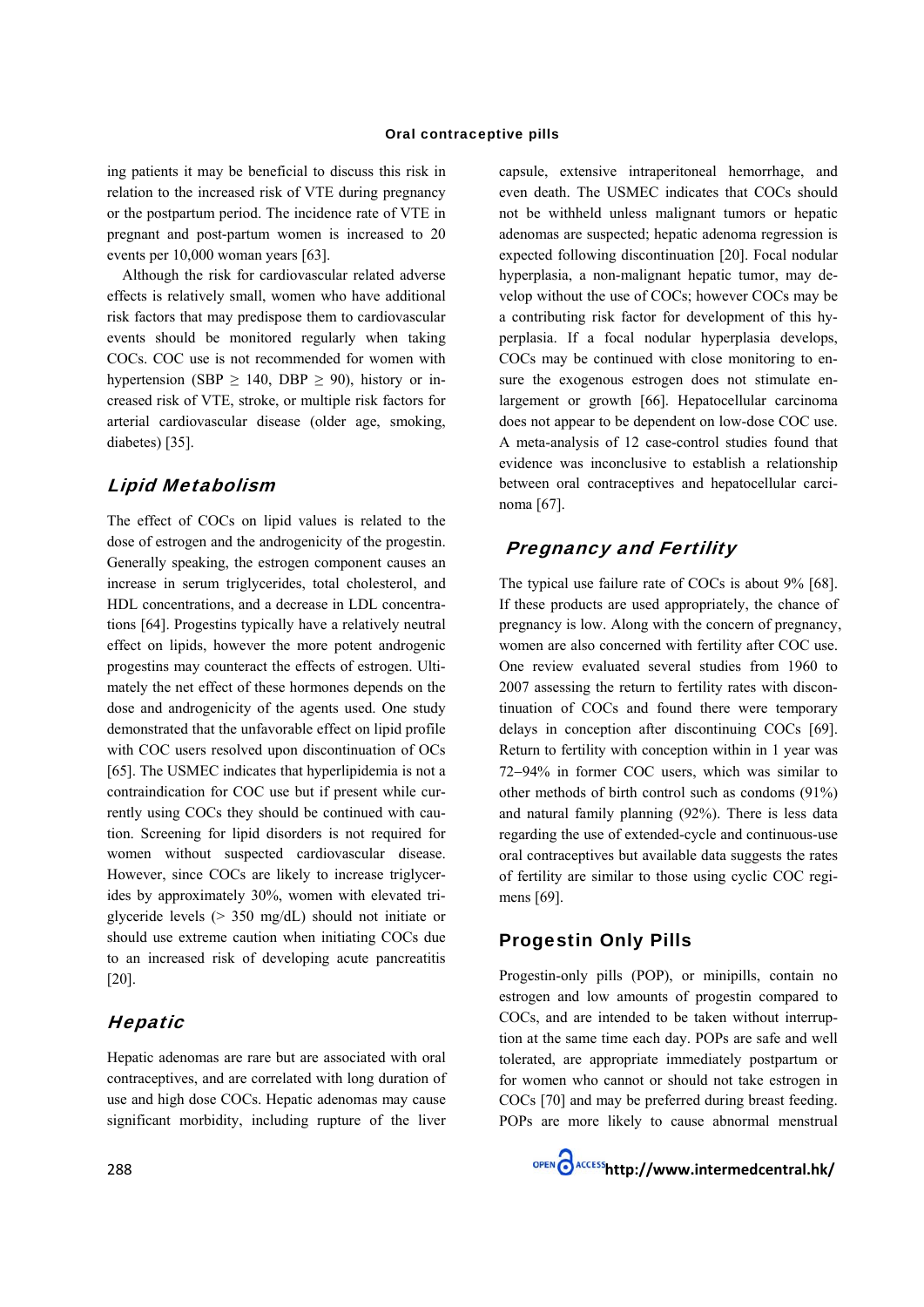#### Oral contraceptive pills

bleeding patterns, which may affect their acceptability and lead to poor compliance. These changes include irregular bleeding, short or long cycles, prolonged bleeding and spotting, or no bleeding at all. Overall, POPs are associated with more days of bleeding and spotting than are COCs [20]. Yet despite these differences in bleeding profiles, studies have shown similar satisfaction and continuation rates for women who use POPs when compared to COCs [71]. Other side effects that may occur during the first few months of use include nausea and vomiting, acne, and breast tenderness. Mood changes and headache are also reported, but there is no evidence of a causal association between the use of POPs respectively with depression or headache. Women of any age with a history of migraine (with or without aura) may safely use POPs [72]. As previously discussed, weight gain is more likely with the injectable progestin-only contraceptives (e.g depot medroxyprogesterone) than POPs [73]. Weight gain usually resolves upon discontinuation of POPs.

 Formation of an ovarian cyst is a possibility with all forms of progestin-only contraception; it is usually harmless and resolves without treatment. POPs carry very little risk on cardiovascular outcomes and most progestins used in contraception do not modify the clotting factors [74]. A causal association does not seem to exist between POP use and breast cancer or cardiovascular disease, including myocardial infarction, VTE, or stroke [72].

 Currently the only POPs available in the United States contain a second generation progestin, norethindrone 0.35 mg. POPs containing other progestins such as levonorgestrel or desogestrel are available in other countries. Third-generation POPs (e.g desogestrel) are less androgenic than second-generation POPs (e.g. levonorgestrel) and theoretically may result in less acne, hirsutism, alterations in lipid and carbohydrate metabolism and weight gain. The small number of POP users in the US [2] imposes limitations in designing studies to address their long-term safety, but available evidence suggests they are at least equally safe to, if not safer than, COCs.

### Conclusion

Oral contraceptives have many benefits, both contraceptive and noncontraceptive. These products can safe-

**OPEN** CACCESS http://www.intermedcentral.hk/

ly be provided to women following assessment of their self-reported medical histories and blood pressure screenings, and POPs require only the evaluation of a self-reported medical history. Symptomatic adverse effects such as bleeding pattern changes, breast tenderness, nausea, and mood changes may improve after 3 months of use. It is critical that patients are made aware of these potentially transient adverse effects, since the primary reason for OCP discontinuation is side effects. Patients must also be educated about the symptoms of a serious adverse event such as thromboembolism or other cardiovascular event, and instructed to seek care if such symptoms develop.

### Disclosure

There are no conflicts of interest.

#### References

- 1. Mosher WD, Jones J. Use of contraception in the United States: 1982-2008. Vital and health statistics. Series 23, Data from the National Survey of Family Growth. Aug 2010; 29: 1-44.
- 2. Hall KS, Trussell J, Schwarz EB. Progestin-only contraceptive pill use among women in the United States. Contraception. 2012; 86(6): 653-658.
- 3. Frost JJ, Singh S, Finer LB. U.S. women's one-year contraceptive use patterns, 2004. Perspectives on Sexual and Reproductive Health. 2007; 39(1): 48-55.
- 4. OCs OTC Working Group. http://ocsotc.org/.
- 5. ACOG Practice Bulletin No. 110: noncontraceptive uses of hormonal contraceptives. Obstetrics and Gynecology. 2010; 115(1): 206-218.
- 6. Jones R. Beyond. Birth Control: The Overlooked Benefits of Oral Contraceptive Pills. 2011.
	- http://www.guttmacher.org/pubs/Beyond-Birth-Control.pdf.
- 7. Curtis KM, Tepper NK, Jamieson DJ, Marchbanks PA. Adaptation of the World Health Organization's Selected Practice Recommendations for Contraceptive Use for the United States. Contraception. 2013; 87(5): 513-516.
- 8. Stewart FH, Harper CC, Ellertson CE, Grimes DA, Sawaya GF, Trussell J. Clinical breast and pelvic examination requirements for hormonal contraception: Current practice vs evidence. JA-MA: the journal of the American Medical Association. 2001; 285(17): 2232-2239.
- 9. Shotorbani S, Miller L, Blough DK, Gardner J. Agreement between women's and providers' assessment of hormonal contraceptive risk factors. Contraception. 2006; 73(5): 501-506.
- 10. Grossman D, Fernandez L, Hopkins K, Amastae J, Garcia SG, Potter JE. Accuracy of self-screening for contraindications to combined oral contraceptive use. Obstetrics and Gynecology. 2008; 112(3): 572-578.
- 11. Xu H, Eisenberg DL, Madden T, Secura GM, Peipert JF. Medical contraindications in women seeking combined hormonal contraception. American Journal of Obstetrics and Gynecology. 2014; 210(3): 210.e1-5.
- 12. Gardner JS, Miller L, Downing DF, Le S, Blough D, Shotorbani S. Pharmacist prescribing of hormonal contraceptives: results of the Direct Access study. Journal of the American Pharmacists Association: JAPhA. 2008; 48(2): 212-221; 215 following 221.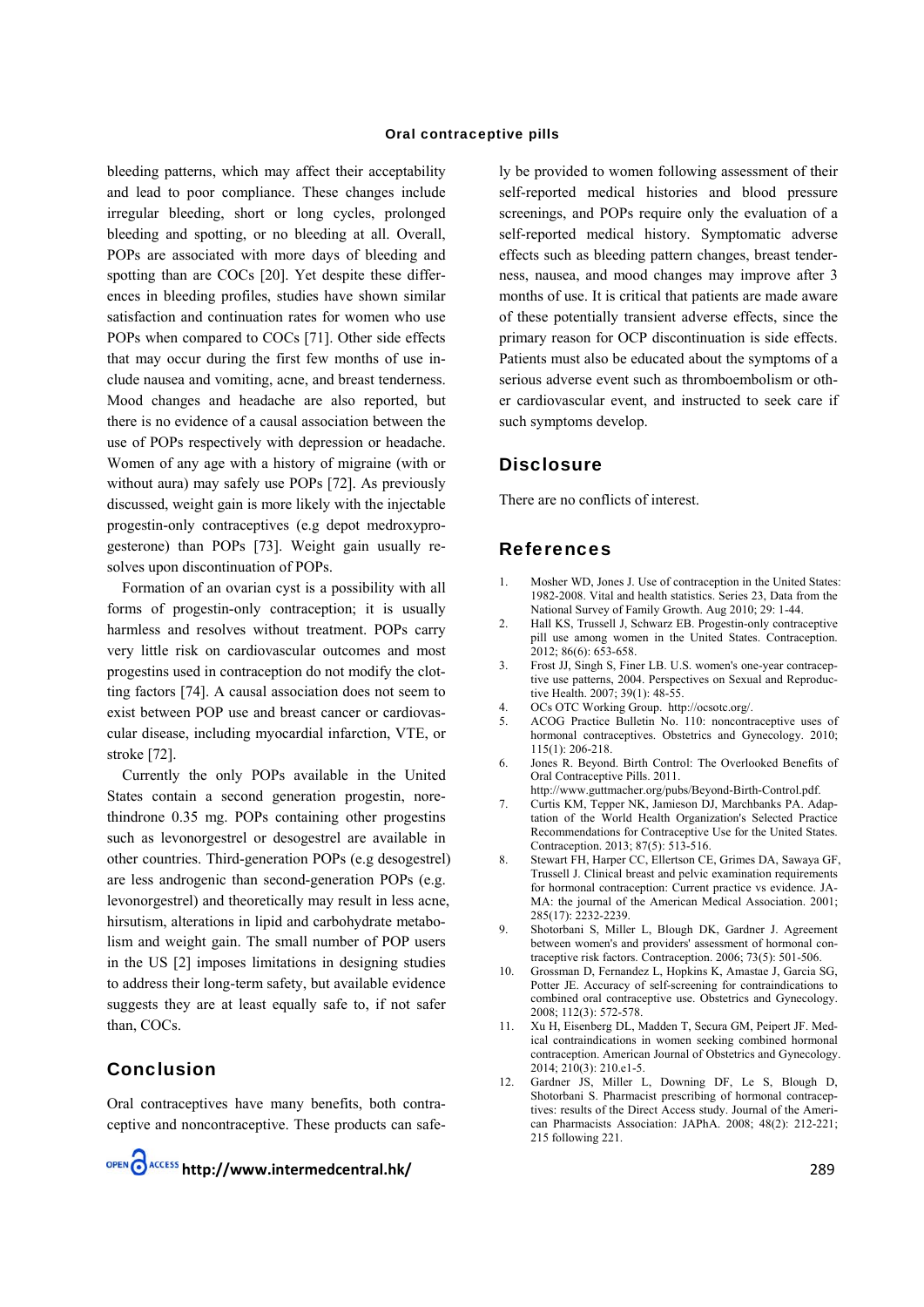- 13. Reid RL. Hormonal contraception and breast cancer: keeping perspective. Journal of obstetrics and gynaecology Canada: JOGC = Journal d'obstetrique et gynecologie du Canada: JOGC. 2007; 29(3): 207-213.
- 14. McIntosh J, Rafie S, Wasik M, et al. Changing oral contraceptives from prescription to over-the-counter status: an opinion statement of the Women's Health Practice and Research Network of the American College of Clinical Pharmacy. Pharmacotherapy. 2011; 31(4): 424-437.
- 15. Committee on Gynecologic Practice ACoO, Gynecologists. Committee Opinion No 544: Over-the-counter access to oral contraceptives. Obstetrics and gynecology. 2012; 120(6): 1527-1531.
- 16. Association AM. Resolution No. 507 Over-the-counter access to oral contraceptives.
- 17. Raine TR, Foster-Rosales A, Upadhyay UD, et al. One-year contraceptive continuation and pregnancy in adolescent girls and women initiating hormonal contraceptives. Obstetrics and Gynecology. 2011; 117(2 Pt 1): 363-371.
- 18. Rafie S, McIntosh J, Gardner DK, et al. Over-the-counter access to emergency contraception without age restriction: an opinion of the Women's Health Practice and Research Network of the American College of Clinical Pharmacy. Pharmacotherapy. 2013; 33(5): 549-557.
- 19. Rosenberg MJ, Waugh MS, Meehan TE. Use and misuse of oral contraceptives: risk indicators for poor pill taking and discontinuation. Contraception. 1995; 51(5): 283-288.
- 20. Hatcher RA TJ, Nelson AL, et al. Contraceptive Technology. 20th ed: Ardent Media Inc; 2011.
- 21. Hickey M, Agarwal S. Unscheduled bleeding in combined oral contraceptive users: focus on extended-cycle and continuoususe regimens. The Journal of Family Planning and Reproductive Health Care. 2009; 35(4): 245-248.
- 22. Endrikat J, Wessel J, Rosenbaum P, Dusterberg B. Plasma concentrations of endogenous hormones during one regular treatment cycle with a low-dose oral contraceptive and during two cycles with deliberate omission of two tablets. Gynecological Endocrinology: the official journal of the International Society of Gynecological Endocrinology. 2004; 18(6): 318-326.
- 23. Rosenberg MJ, Waugh MS, Burnhill MS. Compliance, counseling and satisfaction with oral contraceptives: a prospective evaluation. Family Planning Perspectives. 1998; 30(2): 89-92, 104.
- 24. Belsey EM. The association between vaginal bleeding patterns and reasons for discontinuation of contraceptive use. Contraception. 1988; 38(2): 207-225.
- 25. Lopez LM, Grimes DA, Gallo MF, Schulz KF. Skin patch and vaginal ring versus combined oral contraceptives for contraception. The Cochrane database of systematic reviews. 2010(3): CD003552.
- 26. Grossman Barr N. Managing adverse effects of hormonal contraceptives. American Family Physician. 2010; 82(12): 1499-1506.
- 27. Rohan TE, Miller AB. A cohort study of oral contraceptive use and risk of benign breast disease. International journal of cancer. Journal International du Cancer. 1999; 82(2):191-196.
- 28. Society AC. Breast Cancer Facts and Figures 2013-2014. http://www.cancer.org/acs/groups/content/@research/documen ts/document/acspc-042725.pdf
- Collaborative Group on Hormonal Factors in Breast C. Breast cancer and hormonal contraceptives: collaborative reanalysis of individual data on 53 297 women with breast cancer and 100 239 women without breast cancer from 54 epidemiological studies. Lancet. 1996; 347(9017): 1713-1727.
- Figueiredo R. [The use of preservatives, risk and occurrence of non-planned pregnancies, and awareness about and access to emergency contraception among HIV/AIDS-infected women]. Ciencia & Saude Coletiva. 2010; 15 Suppl 1: 1175-1183.
- 31. Hannaford PC, Selvaraj S, Elliott AM, Angus V, Iversen L, Lee AJ. Cancer risk among users of oral contraceptives: cohort

data from the Royal College of General Practitioner's oral contraception study. BMJ. 2007; 335(7621): 651.

- 32. Gaffield ME, Culwell KR, Ravi A. Oral contraceptives and family history of breast cancer. Contraception. 2009; 80(4): 372-380.
- 33. Marchbanks PA, McDonald JA, Wilson HG, et al. Oral contraceptives and the risk of breast cancer. The New England Journal of Medicine. 2002; 346(26): 2025-2032.
- 34. Kahlenborn C, Modugno F, Potter DM, Severs WB. Oral contraceptive use as a risk factor for premenopausal breast cancer: a meta-analysis. Mayo Clinic Proceedings. 2006; 81(10): 1290- 1302.
- 35. CDC. United States Medical Elegibility Criteria for Contraceptive Use. MMWR Recomm Rep. 2010; 59(RR-4): 1-86.
- 36. Dickey R. Managing contraceptive pill/drug patients. 14th ed. New Orleans, LA: EMIS, INC. Medical Publishers; 2010.
- 37. La Vecchia C, Altieri A, Franceschi S, Tavani A. Oral contraceptives and cancer: an update. Drug safety: an international journal of medical toxicology and drug experience. 2001; 24(10):741-754.
- 38. Sherif K. Benefits and risks of oral contraceptives. American Journal of Obstetrics and Gynecology. 1999; 180(6 Pt 2): S343-348.
- 39. Gallo MF, Lopez LM, Grimes DA, Carayon F, Schulz KF, Helmerhorst FM. Combination contraceptives: effects on weight. The Cochrane database of systematic reviews. 2014; 1: CD003987.
- 40. Gallo MF, Grimes DA, Schulz KF, Helmerhorst FM. Combination estrogen-progestin contraceptives and body weight: systematic review of randomized controlled trials. Obstetrics and Gynecology. 2004; 103(2): 359-373.
- 41. Moreau C, Trussell J, Gilbert F, Bajos N, Bouyer J. Oral contraceptive tolerance: does the type of pill matter? Obstetrics and Gynecology. 2007; 109(6): 1277-1285.
- 42. Miller L, Hughes JP. Continuous combination oral contraceptive pills to eliminate withdrawal bleeding: a randomized trial. Obstetrics and Gynecology. 2003; 101(4): 653-661.
- 43. Rosenberg M. Weight change with oral contraceptive use and during the menstrual cycle. Results of daily measurements. Contraception. 1998; 58(6): 345-349.
- 44. Loder EW, Buse DC, Golub JR. Headache as a side effect of combination estrogen-progestin oral contraceptives: a systematic review. American Journal of Obstetrics and Gynecology. 2005; 193(3 Pt 1): 636-649.
- 45. Sulak P, Willis S, Kuehl T, Coffee A, Clark J. Headaches and oral contraceptives: impact of eliminating the standard 7-day placebo interval. Headache. 2007; 47(1): 27-37.
- 46. Harris M, Kaneshiro B. An evidence-based approach to hormonal contraception and headaches. Contraception. 2009; 80(5): 417-421.
- 47. Curtis KM, Mohllajee AP, Peterson HB. Use of combined oral contraceptives among women with migraine and nonmigrainous headaches: a systematic review. Contraception. 2006; 73(2): 189-194.
- 48. Oinonen KA, Mazmanian D. To what extent do oral contraceptives influence mood and affect? Journal of Affective Disorders. 2002; 70(3): 229-240.
- 49. O'Connell K, Davis AR, Kerns J. Oral contraceptives: side effects and depression in adolescent girls. Contraception. 2007; 75(4): 299-304.
- 50. Yonkers KA, Brown C, Pearlstein TB, Foegh M, Sampson-Landers C, Rapkin A. Efficacy of a new low-dose oral contraceptive with drospirenone in premenstrual dysphoric disorder. Obstetrics and Gynecology. 2005; 106(3): 492-501.
- 51. Edelman AB, Koontz SL, Nichols MD, Jensen JT. Continuous oral contraceptives: are bleeding patterns dependent on the hormones given? Obstetrics and Gynecology. 2006; 107(3): 657-665.
- 52. Arowojolu AO, Gallo MF, Lopez LM, Grimes DA, Garner SE. Combined oral contraceptive pills for treatment of acne. The Cochrane database of systematic reviews. 2009(3): CD004425.

290 **access**http://www.intermedcentral.hk/